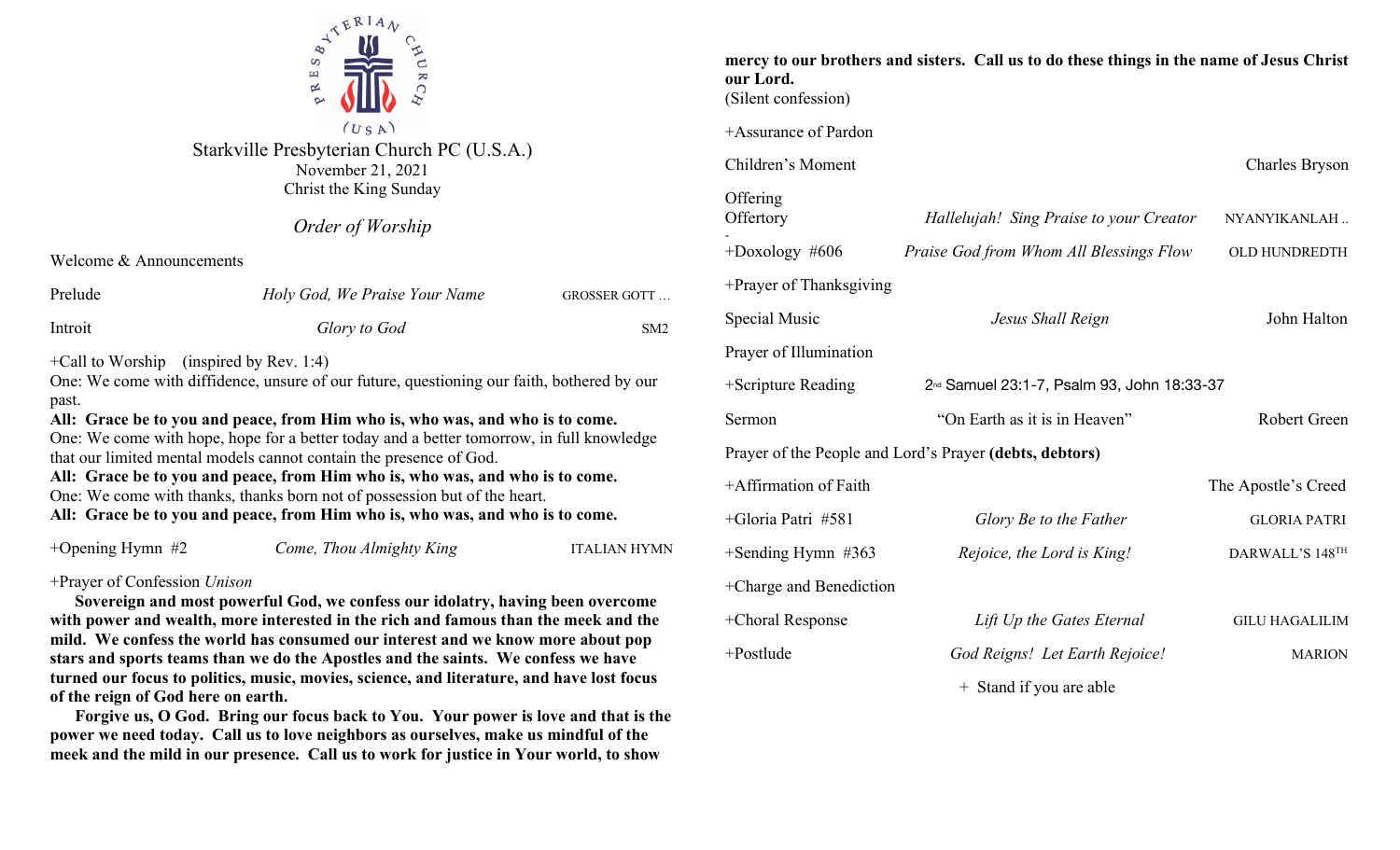**FROM THE SESSION**. **The Session voted to continue Sunday worship, with the wearing of masks as a personal choice. Resumption of meals will be delayed until January. Coffee will be available in the Fellowship Hall.** The Session will review this action at their next stated meeting on December  $2<sup>nd</sup>$ . If you have questions or feedback, please contact any member of the Session.

**PRAYER LIST.** Please keep the following in your prayers.

Michael and Tonya Adkins Cheryl Askew (surgery & stroke) Afghanistan Refugees Jimmy Joe Buckley (Heart Rehab) Nicole Herra (postpartum) Myrna Jorgensen (cancer) Peggy Raines (cancer) Thomas Richardson (cancer) Bryan Vance (lung cancer)

Roger Dishroom (heart cath) David & Margaret Earnest (pain care) Harrell Pace (Pat Colwick's brother) Fitzgerald Elijah Prather (NICU, Jackson)

If you would like to add a request or remove one from the list, please contact Nancy Bryson (324-6320 or nancybryson68@gmail.com) or Rev. Ron McDougald (601-942-8040 or chaplain.mcdougald@gmail.com)



## **Session**

Rev. Ron McDougald, *Moderator*, chaplin.mcdougald@gmail.com Charles Bryson, dr.sedge@gmail.com Robert Green, *Clerk*, robert@robertgreen.org Susan Kuykendall, susankuyk@yahoo.com Pat Colwick, pcolwick@yahoo.com Sara Green, sgreen@netdoor.com

Interim Minister: Rev. Ron McDougald, chaplain.mcdougald@gmail.com Communication Coordinator: Nancy Bryson, nancybryson68@gmail.com Music Director: Linda Karen Smith Recording Secretary: Susan Kuykendall, susankuyk@yahoo.com Treasurer: Pat Colwick, pcolwick@yahoo.com, 1006 S. Montgomery St., Starkville, MS 39759

Mailing Address: c/o Robert Green, 1000 Yorkshire Road, Starkville, MS 39759

## **Starkville Presbyterian Church PC (U.S.A.)**

280 Linden Circle

Starkville, Mississippi 39759

November 21, 2021

www.starkvillepcusa.org

www.facebook.com/StarkvillePresbyterianChurch